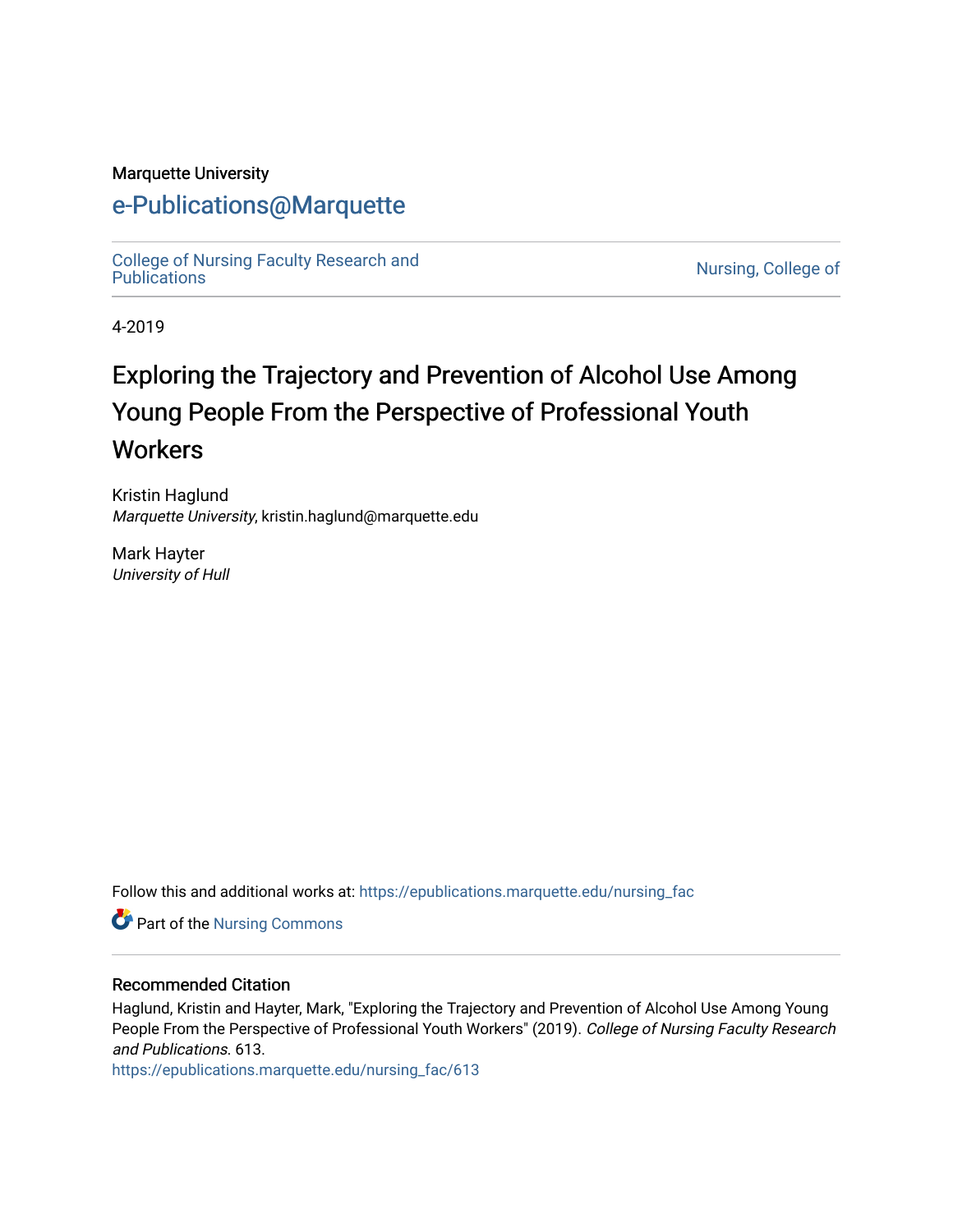**Marquette University**

# **e-Publications@Marquette**

## *Nursing Faculty Research and Publications/College of Nursing*

*This paper is NOT THE PUBLISHED VERSION;* **but the author's final, peer-reviewed manuscript.** The published version may be accessed by following the link in the citation below.

*Journal of Addictions Nursing*, Vol. 30, No. 2 (April/June 2019): 94-100. DOI. This article is © Informa Healthcare and permission has been granted for this version to appear in [e-Publications@Marquette.](http://epublications.marquette.edu/) Informa Healthcare does not grant permission for this article to be further copied/distributed or hosted elsewhere without the express permission from Informa Healthcare.

# Exploring the Trajectory and Prevention of Alcohol Use Among Young People From the Perspective of Professional Youth Workers

Kristin Haglund

College of Nursing, Marquette University, Milwaukee, Wisconsin. Mark Hayter Faculty of Health and Social Care, University of Hull, United Kingdom.

# Abstract

Excessive alcohol use is a significant health issue. Underage drinking is one expression of excessive alcohol use. Researchers have identified a trajectory of alcohol involvement. Gaps exist in understanding the influences that delay and promote the trajectory of alcohol use among young people. The purpose of this study was to explore the contexts and influences that limited and contributed to the trajectory of alcohol use among young people. A qualitative descriptive design was used. Eight youth workers from a city in Northern England participated in individual audio-recorded semi-structured interviews. Transcriptions were coded. Data were analyzed within,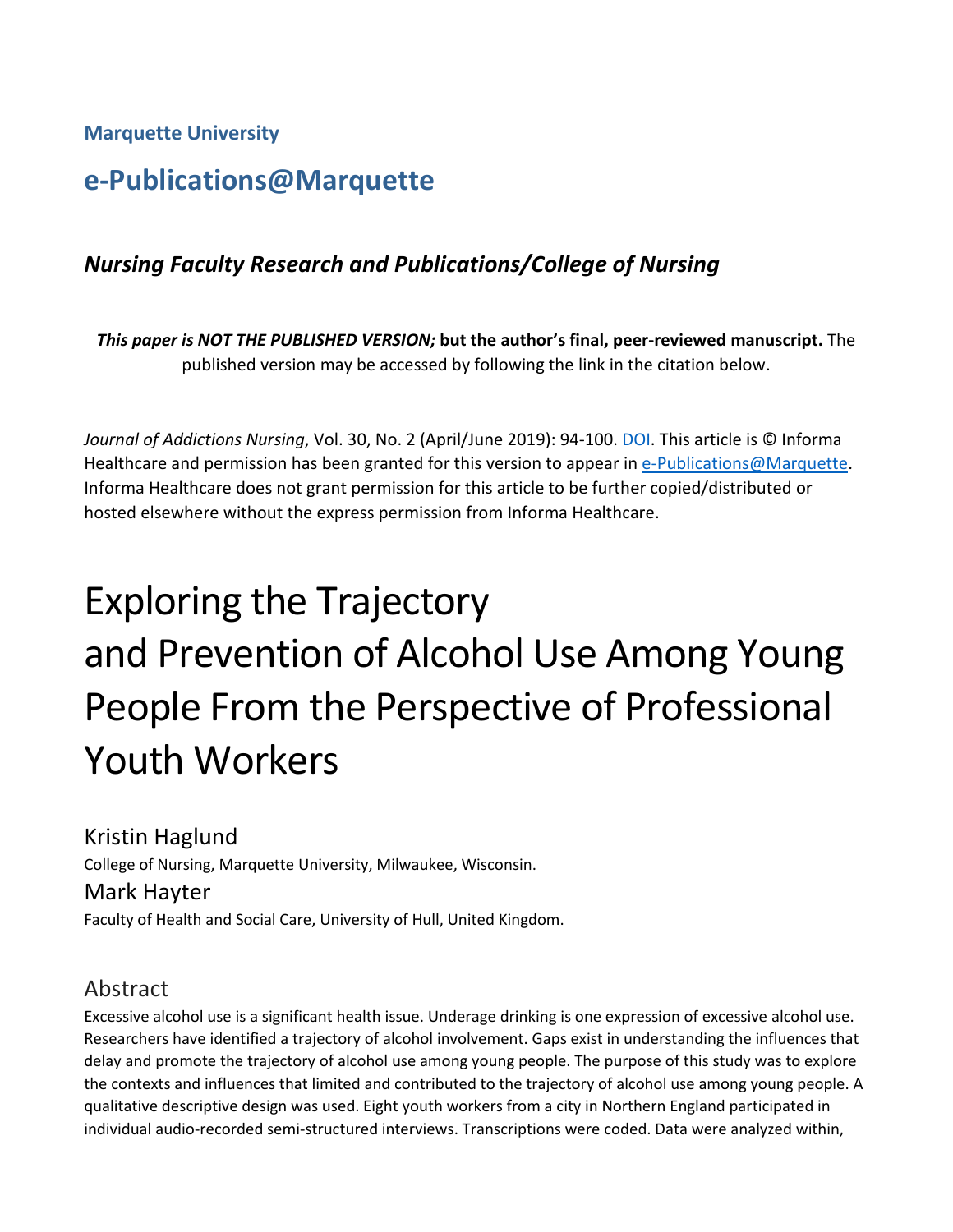and across, codes to identify themes. The theme "Alcohol is an Expected Part of Life" characterized a hypothetical trajectory of alcohol involvement. "Fostering Community in Youth Centers" characterized how participants' perceptions informed their work. The results increase understanding of how contexts may influence initiation, promotion, and prevention of alcohol use among young people.

Across the globe, alcohol consumption is the third largest risk factor for disease and disability and causes 4% of all deaths worldwide, which is greater than deaths caused by HIV/AIDS, violence, or tuberculosis (World Health [Organization \[WHO\], 2014\)](https://journals.lww.com/jan/fulltext/2019/04000/Exploring_the_Trajectory_and_Prevention_of_Alcohol.5.aspx#R13-5). Excessive alcohol use poses risks for people who are in proximity to, or are interacting with, someone using alcohol. Adverse effects for others occur through dangerous actions of intoxicated persons and the deleterious effects of alcohol exposure for fetuses and child development [\(WHO, 2014\)](https://journals.lww.com/jan/fulltext/2019/04000/Exploring_the_Trajectory_and_Prevention_of_Alcohol.5.aspx#R13-5). One expression of excessive alcohol use is alcohol use among underage young people (National Prevention [Council, 2014\)](https://journals.lww.com/jan/fulltext/2019/04000/Exploring_the_Trajectory_and_Prevention_of_Alcohol.5.aspx#R8-5). Recent data indicate that, globally, levels of drinking among underage youth are increasing as are levels of hazardous and harmful drinking patterns across age groups [\(WHO, 2014\)](https://journals.lww.com/jan/fulltext/2019/04000/Exploring_the_Trajectory_and_Prevention_of_Alcohol.5.aspx#R13-5). In 2010, the World Health Assembly approved a resolution to endorse a global strategy to reduce the harmful use of alcohol across age groups  $(\frac{WHO, 2014}{WHO})$ . Reduction of underage drinking has been identified as national priorities in the United States and United Kingdom (Public Health [England, 2016;](https://journals.lww.com/jan/fulltext/2019/04000/Exploring_the_Trajectory_and_Prevention_of_Alcohol.5.aspx#R11-5) [U.S. Department of Health & Human Services, 2018\)](https://journals.lww.com/jan/fulltext/2019/04000/Exploring_the_Trajectory_and_Prevention_of_Alcohol.5.aspx#R12-5).

Results of previous studies can be combined to map the progression of alcohol involvement, from initiation to drinkers with drunkenness, in youth in the United States and United Kingdom [\(Donovan & Molina, 2013;](https://journals.lww.com/jan/fulltext/2019/04000/Exploring_the_Trajectory_and_Prevention_of_Alcohol.5.aspx#R2-5) Maggs, Staff, Patrick, [Wray-Lake, & Schulenberg, 2015\)](https://journals.lww.com/jan/fulltext/2019/04000/Exploring_the_Trajectory_and_Prevention_of_Alcohol.5.aspx#R6-5). Initiation to the use of alcohol may occur via tasting or sipping others' drinks around ages 8–11 years. Data from a longitudinal cohort study in the United States revealed that 37% of 8-year-old children reported having had tasted or sipped alcohol (<sup>Donovan & Molina, 2013</sup>). After initiation, children move to light drinking at around ages 14–15 years [\(Donovan & Molina, 2013;](https://journals.lww.com/jan/fulltext/2019/04000/Exploring_the_Trajectory_and_Prevention_of_Alcohol.5.aspx#R2-5) [Maggs et al., 2015\)](https://journals.lww.com/jan/fulltext/2019/04000/Exploring_the_Trajectory_and_Prevention_of_Alcohol.5.aspx#R6-5). Light drinking is more than sips from another's drink. Light drinking is defined as having one's own whole drink (i.e., half a pint of beer or cider, one alcopop, a small glass of wine, or measure of spirits) equivalent to 12–14 grams of alcohol (<u>[Donovan & Molina, 2013;](https://journals.lww.com/jan/fulltext/2019/04000/Exploring_the_Trajectory_and_Prevention_of_Alcohol.5.aspx#R2-5) Maggs et al., 2015</u>). Rates of light drinking increase throughout adolescence. Among children ages 10–11 years in the United States and United Kingdom, 5%–16% reported engagement in light drinking [\(Donovan & Molina, 2013;](https://journals.lww.com/jan/fulltext/2019/04000/Exploring_the_Trajectory_and_Prevention_of_Alcohol.5.aspx#R2-5) [Maggs et al., 2015;](https://journals.lww.com/jan/fulltext/2019/04000/Exploring_the_Trajectory_and_Prevention_of_Alcohol.5.aspx#R6-5) [NHS Digital, 2017\)](https://journals.lww.com/jan/fulltext/2019/04000/Exploring_the_Trajectory_and_Prevention_of_Alcohol.5.aspx#R9-5). Rates of light drinking in the United States increased to 25% at the age of 14.5 years and 63% by the age of 17.5 years [\(Donovan & Molina, 2013\)](https://journals.lww.com/jan/fulltext/2019/04000/Exploring_the_Trajectory_and_Prevention_of_Alcohol.5.aspx#R2-5). Among a sample of youth in the United Kingdom, 73% of 15-year-olds reported light drinking [\(NHS Digital, 2017\)](https://journals.lww.com/jan/fulltext/2019/04000/Exploring_the_Trajectory_and_Prevention_of_Alcohol.5.aspx#R9-5). Some young people who are light drinkers will progress to become drinkers with drunkenness. Drinkers with drunkenness is defined as engagement in binge drinking, being drunk, and/or having alcohol problems such as hangovers, blackouts, vomiting or passing out, and negative consequences from drinking such as trouble with parents, with friends, at school, or with police (*Donovan & Molina, 2013*). In one cohort sample, 3.4% of youth at the age of 13 years, 11.7% at the age of 15 years, and 37.5% at the age of 18 years had adopted drinking with drunkenness behaviors (<sup>Donovan & Molina, 2013</sup>). More young people remained light drinkers throughout adolescence than those who progressed to being drinkers with drunkenness (55% vs. 37.5%, respectively); still, more than one third of young people had developed problematic alcohol behaviors by the age of 18 years [\(Donovan & Molina, 2013\)](https://journals.lww.com/jan/fulltext/2019/04000/Exploring_the_Trajectory_and_Prevention_of_Alcohol.5.aspx#R2-5).

Alcohol use during childhood and adolescence is associated with other risk-taking behaviors such as tobacco and other drug use, education and employment issues, risky sexual behaviors, criminal activity, and violence (National Institute on [AlcoholAbuse and Alcoholism \[NIAAA\], 2017\)](https://journals.lww.com/jan/fulltext/2019/04000/Exploring_the_Trajectory_and_Prevention_of_Alcohol.5.aspx#R7-5). Underage alcohol use (i.e., before bio-neurological maturity) can interfere with normal brain development and increases the risk of developing alcohol use disorders (Petit, Kornreich, Verbanck, [Cimochowska, & Campanella, 2013\)](https://journals.lww.com/jan/fulltext/2019/04000/Exploring_the_Trajectory_and_Prevention_of_Alcohol.5.aspx#R10-5). Postponement of alcohol initiation as late as achievable in adolescence may reduce alcohol use among underage youth and adverse outcomes. Understanding the predictors of initiation of alcohol use among children and early adolescents is limited ( $M_{\text{BRS}}$  et al., 2015). It is important to understand which factors limit or contribute to the trajectory of young people's alcohol use to more effectively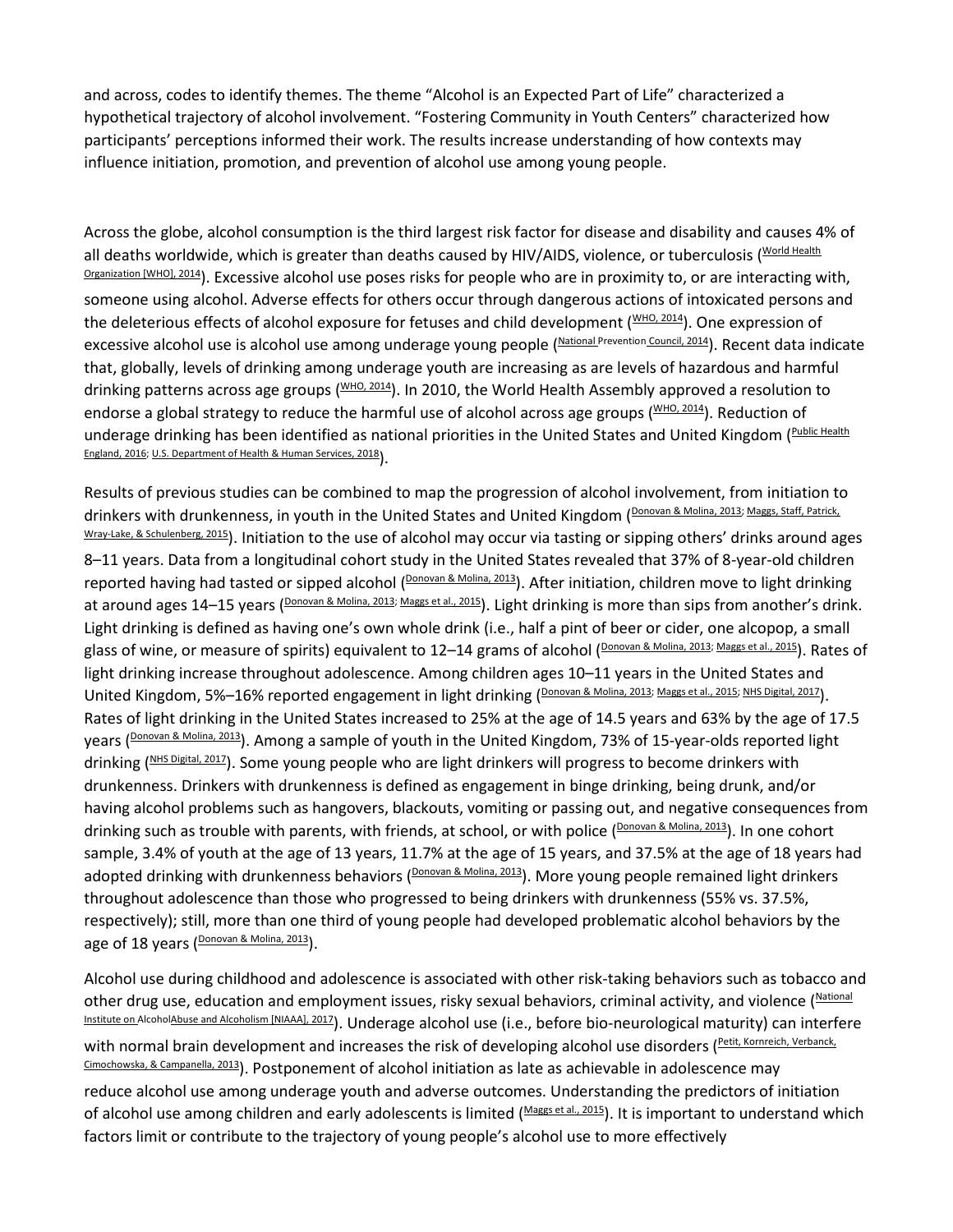achieve alcohol harm reduction. Thus, the purpose of this study was to explore how social and cultural contexts and influences limited and contributed to the trajectory of alcohol use among young people from the perspective of the youth services professionals involved in alcohol harm reduction. We obtained data from youth workers who work directly with large populations of young people to promote healthy lifestyles and avoidance of health risks. Youth work occurs within voluntary, intentional, and personal communication and relationships. Youth workers provide advice, informal education, and guidance to young people to promote health and well-being and facilitate development of their sense of self, identity, and values as well as their development as social beings in a social world [\(Youth Scotland, 2018\)](https://journals.lww.com/jan/fulltext/2019/04000/Exploring_the_Trajectory_and_Prevention_of_Alcohol.5.aspx#R14-5). To accomplish their work with young people, youth workers reflect on the contexts and life stories of their youthful clients and use those reflections to inform their work. In this study, youth workers shared their perceptions on alcohol use among young people and how their perceptions informed their work. Our results provide an exemplar to understand factors that promote the progression of alcohol use in young people and one community's response to limit underage drinking.

# METHODS

This qualitative descriptive study was set in a large borough in Northern England. Most of the population (>80%) lived in urban areas made up of separate towns separated by acres of agricultural land. This borough is in the fifth poorest area of northern Europe  $($ *Eurostat, 2014* $)$ .

## Protection of Human Subjects

After approval by appropriate university institutional review boards, researchers met with administrators from the youth service to obtain their support for the project. Administrators informed youth workers throughout the service about the study. Interviews were scheduled on 2 days at the main youth center. The interview dates were shared with youth workers. Interested youth workers were permitted to participate in the study during their workday. Researchers were present on their scheduled days. Youth workers who presented for interviews were eligible to participate. Researchers explained the study and obtained informed consent. Names of youth workers who participated were not shared with administrators.

## Participants

Eight youth workers from five youth centers participated. The participants were 50% female, 88% White British, and 12% Black African. Four were in the age range of 41–50 years; three, in the age range of 31–40 years; and one, in the age range of 21–30 years. Years of youth work experience ranged from 7 to 24 (*M* = 13, *SD* = 6.6).

## Data Collection

Data were collected via individual semi-structured interviews. Audio-recorded interviews occurred in a private room. They were transcribed verbatim by a professional transcriptionist. Open-ended interview questions elicited perceptions of young people's alcohol use and how those perceptions informed their work with young people (see [Table 1\)](javascript:void(0)).

| Topic for Inquiry | <b>Examples of Questions</b>                                                       |
|-------------------|------------------------------------------------------------------------------------|
| Perceptions of    | How much do you think alcohol plays a part in youths' lives here?                  |
| alcohol use       |                                                                                    |
|                   | Have you ever encountered youths getting into problems with drink? Can you tell me |
|                   | about this?                                                                        |
|                   | Why do you think youths around here drink alcohol?                                 |

Table 1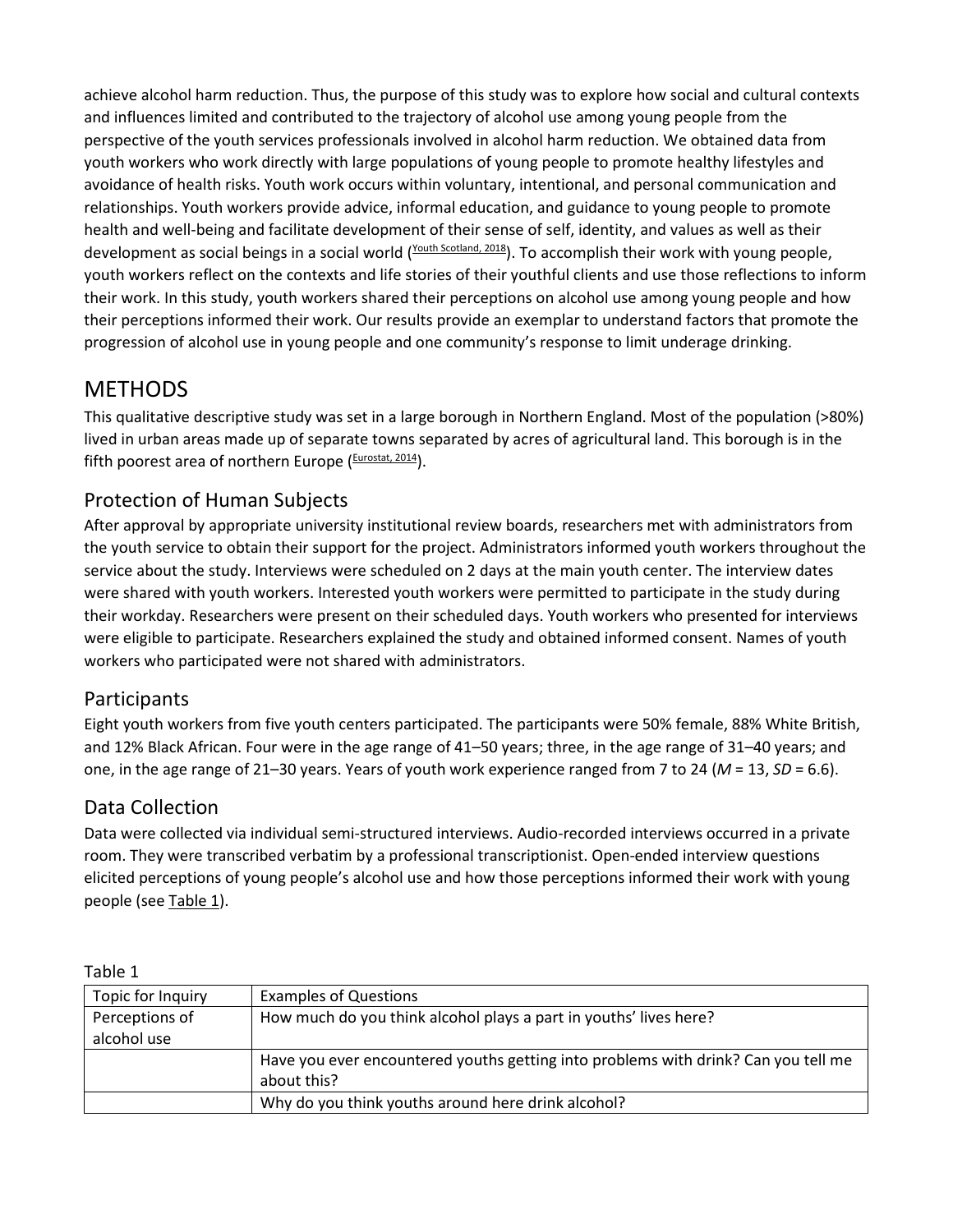|                      | How has young people's involvement with alcohol changed over the years that you<br>have been working as a youth worker? |
|----------------------|-------------------------------------------------------------------------------------------------------------------------|
| Perceptions of youth | Tell me about your work as a youth worker and about your work here in the center.                                       |
| work                 |                                                                                                                         |
|                      | What do you perceive the role of the youth center is in youths' lives?                                                  |
|                      | Do young people come to you for help with alcohol issues? Can you tell me more                                          |
|                      | about this?                                                                                                             |
|                      | What kinds of help for alcohol issues are available for young people?                                                   |

## Data Analysis

Data were analyzed with an inductive process of thematic analysis to identify patterns across participants' accounts and derive themes that described participants' perceptions at an aggregated and abstract level (Braun & [Clarke, 2006\)](https://journals.lww.com/jan/fulltext/2019/04000/Exploring_the_Trajectory_and_Prevention_of_Alcohol.5.aspx#R1-5). To bring order to data and organize the material, one researcher reviewed transcriptions while listening to the taped interview to correct errors, fill in missing passages, and remove identifying data. Reading, rereading, and thinking about the data, the second step of the analysis, occurred throughout the process of data analysis. Transcriptions were entered into NVivo for coding. The coding schema began with a template and included four primary codes: youth centers, youth workers, young people, and young people and alcohol. Three researchers read two transcripts to identify sub codes for each of the primary codes and additional free codes, resulting in a coding scheme that was applied to the subsequent transcripts. Upon completion of coding, data within each code were reviewed and summarized. These summaries were used to search for patterns in the data within and across codes, reorganize data into larger categories, and eventually identify themes and subthemes.

Various methods were employed to limit bias and ensure rigor and confirmability. The small, purposeful sample facilitated a deep exploration of the youth workers' perceptions. Rich and detailed descriptions of the themes and subthemes and participants' quotes were included so readers are able to assess whether these results apply, or are transferable, to other populations. Rich description also depicted the complexity and context of the results, which increases the credibility and accurately captured the participants' perceptions. A detailed account of the methods and limitations was included for transparency regarding the reproducibility and limits of this study. The research team included members from within, and outside, this community. Researchers contributed both insider and outsider perspectives during the data analysis, which helped with reflexivity, the practice of overtly examining one's own biases and preconceptions.

# RESULTS

The participants described a hypothetical trajectory of alcohol involvement, which can be understood as a possible pathway for alcohol involvement of adolescents. This trajectory was characterized by the theme "Alcohol is an Expected Part of Life." The theme "Fostering Community in Youth Centers" characterized how youth workers' perceptions of young people's alcohol use informed their work.

## Alcohol Use Is an Expected Part of Life

The youth workers in this study perceived that adolescents and adults in their community felt that alcohol use was "an expected part of life." The acceptance of alcohol use as a common practice informed both young people's adoption of drinking behaviors and attitudes as well as adults' responses to teens' drinking.

#### Part of growing up

Through their experiences, the youth workers felt that young people viewed alcohol use as an expected part of their lives both now as adolescents and in the future as adults. As one female youth worker said, "I think it's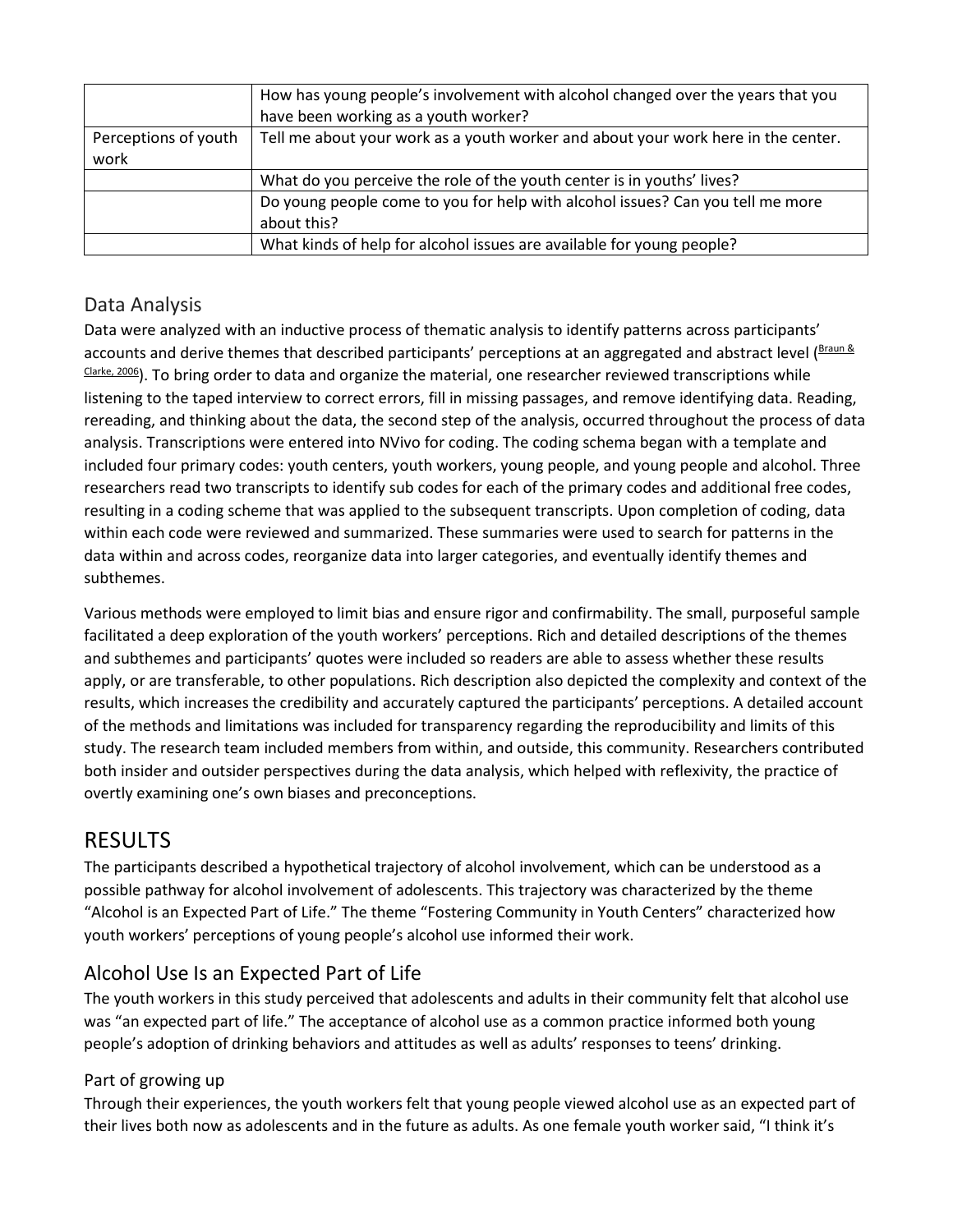become quite well accepted among young people that a night out is drinking alcohol and getting into massive risk taking. Young people see it as part of growing up and as their enjoyment."

#### Small tight-knit communities

Youth workers described a typical, yet hypothetical, trajectory of alcohol use for young people in their communities. Children under 12 years old were viewed as nondrinkers whose social lives were spent with their families at home. Around ages 12–14 years, young people began to spend more time out of their family homes, socializing in mixed age groups of siblings, cousins, and unrelated peers. In these small, tight-knit communities, young people tended not to travel outside their communities. Groups of young people regularly gathered to socialize and often engaged in alcohol. As one male worker described:

In some of the youth centers I've worked in, 14 & 15-year-olds will hang about with 17 & 18-year-olds in the community because a lot of the communities are very tight knit, and in some ways, socially isolated because young people don't seem to travel a lot because of the cost of travel. They all group in the same parks, in the same areas to socialize. And then when you get groups of young people, invariably, when they're bored, other issues come in like antisocial behavior, alcohol, drugs, etc.

#### No adult supervision

Young people commonly congregated in places without physical adult supervision and were often out of sight of adults such as secluded areas of parks or inside garages and sheds. One female youth worker explained:

They go to more remote places to have a drink so they don't get caught. Which is when the behaviors start getting out of control, they don't realize how much they're drinking. So it's a problem, that they go further and further away from the village not to be found.

#### Socialize without consequences

In these youth-only social settings, the younger teens socialized with older teens and young adults who had established alcohol habits and did not temper or defer involvement of the younger teens in alcohol use. A female youth worker said:

They get into using alcohol predominately as a group activity. Because they're with older friends within the community, the access to alcohol is easier for under 13, 14-year-olds because they are hanging around with 17 and 18-year-olds.

Consequently, some younger teens began their drinking careers at the frequency and volume of the older group members. The same female youth worker continued and said:

They might be 12-years-old knocking about with 14, 16, 17-year-old young people. There's such a large age group, because they're brothers, sisters and cousins and things like that, so you end up with a really wide age spread. The older ones [in the social group], that are 16, 17, have drunk once a week for the first four years they were part of the social group. Now they might drink two or three nights a week. But the 12-year-olds are going straight into drinking two or three nights a week 'cause the older ones are.

Youth workers felt alcohol abuse was dangerous for youth of all ages. They perceived the pattern of 12- to 14 year-olds' drinking at the levels of the older group members to be even more dangerous.

#### Being sociable

Youth workers felt peers did not force each other to drink; rather, the drinkers set the example and peers followed suite: "They get into using alcohol predominately as a group activity," said one male youth worker. Young people drank to be part of the crowd, to be accepted, and to show off. Drinking alcohol was characterized as "the thing to do." One female youth worker stated: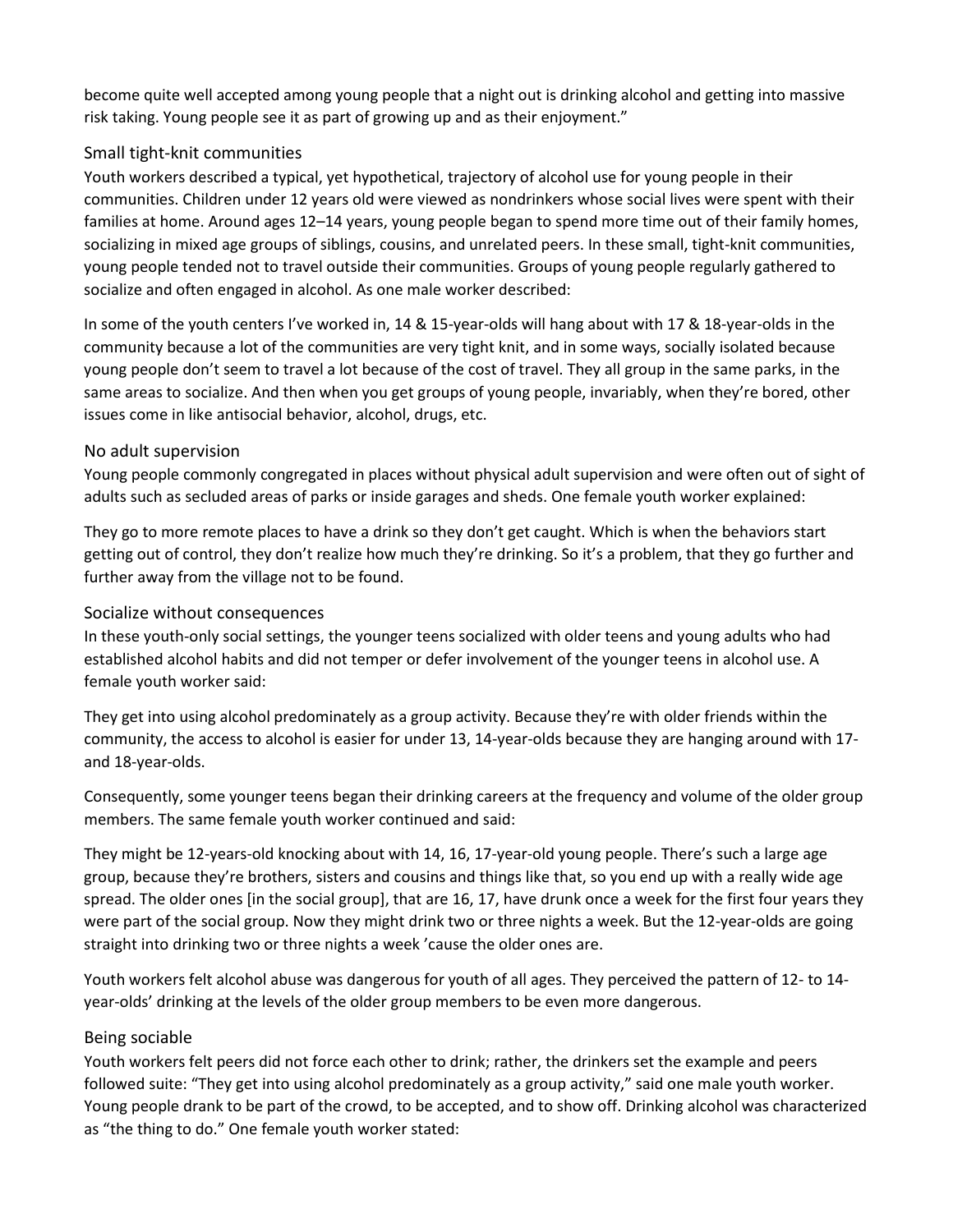I think they [young people] think it's sociable to drink. I don't think they see any harm in it, and I don't think they recognize any dangers in it. They just think it's okay to do. It's a laugh with their mates. Even if the young people don't particularly like alcohol, they still tend to do it. They think it's being sociable; they think it's good.

Youth workers described how young people perceived benefits from drinking. Alcohol use led to feeling more relaxed and happier, it was a way to respond to stresses of daily life, and it lowered inhibitions, making events or activities more exciting and fun. As one female worker said, "They drink to lose themselves in some sort of way for that night. They want to forget about what's going on through the week or through the day." Youth workers reported hearing young people espouse cavalier attitudes about alcohol use. A female worker participant said:

I think amongst their peers it's all a bit of a big joke really that someone got drunk and they were behaving ridiculously. They sit down and discuss it and they laugh about it. It's all very amusing to them and so they don't really see that as a problem per se.

#### Adults in community expected youth to drink

Youth workers perceived that alcohol use was experienced by many young people; although youth workers did not condone it, they expected alcohol use to happen. Youth workers also reported that parents expected their children would initiate alcohol use during adolescence. Furthermore, in youth workers' opinions, parents sometimes did things that promoted their children's alcohol use. For example, parents set examples for the normalcy of drinking by drinking themselves at home. A female worker said, "The children witness the parents drinking, so they think it's normal. I think that sometimes leads to the children themselves experiencing, or wanting to experience, alcohol at a younger age, because they see it as normal."

#### Allowed with limits

Youth workers observed parents allowing their teenagers to drink when they were out with the family or on special occasions such as holidays or Friday nights. Some parents sponsored drinking parties at home as a way to make the drinking environment safer and to put limits on alcohol consumption. When parents bought alcohol for their children and their children's friends, they attempted to limit the amount per person by purchasing the number of acceptable units per day for each child. Parents also attempted to limit alcohol by providing drinks with lower alcohol content like shandy (beer mixed with lemonade). Some parents called the parents of the children who were coming to the party to let them know alcohol would be served and how much would be available for each child at the party. Another way youth workers felt parents contributed to teens' drinking was by giving them money to go out and buy their own alcohol. Youth workers felt teens had ready access to alcohol apart from parents. Alcohol was sold (illegally) to minors from some shops, false identifications were used, and some adults other than parents would buy alcohol for them.

#### Rules on drinking

Some parents made rules about drinking such as "they'll say they have permission to have a drink but they're not allowed to get drunk." Some parents did prohibit their children from drinking. However, in youth workers' experiences, this prohibition did not stop young people from drinking. As one youth worker reported, "The children who aren't allowed to drink, stay the night at their friend's house whose parents don't mind them drinking." In this way, the children's parents did not know their child was drinking. Youth workers heard young people talk about drinking earlier in the day to hide their drinking from parents. A female youth worker reported, "They drink early in the day, especially school holidays. They'll drink in late afternoon so by the time they go home at nine or ten o'clock at night, they're sober, or sober enough to get through the house and not be questioned."

Youth workers perceived it was typical for young people to initiate alcohol use and to continue the habit into adulthood. Youth workers perceived that adults and young people in the community agreed that alcohol use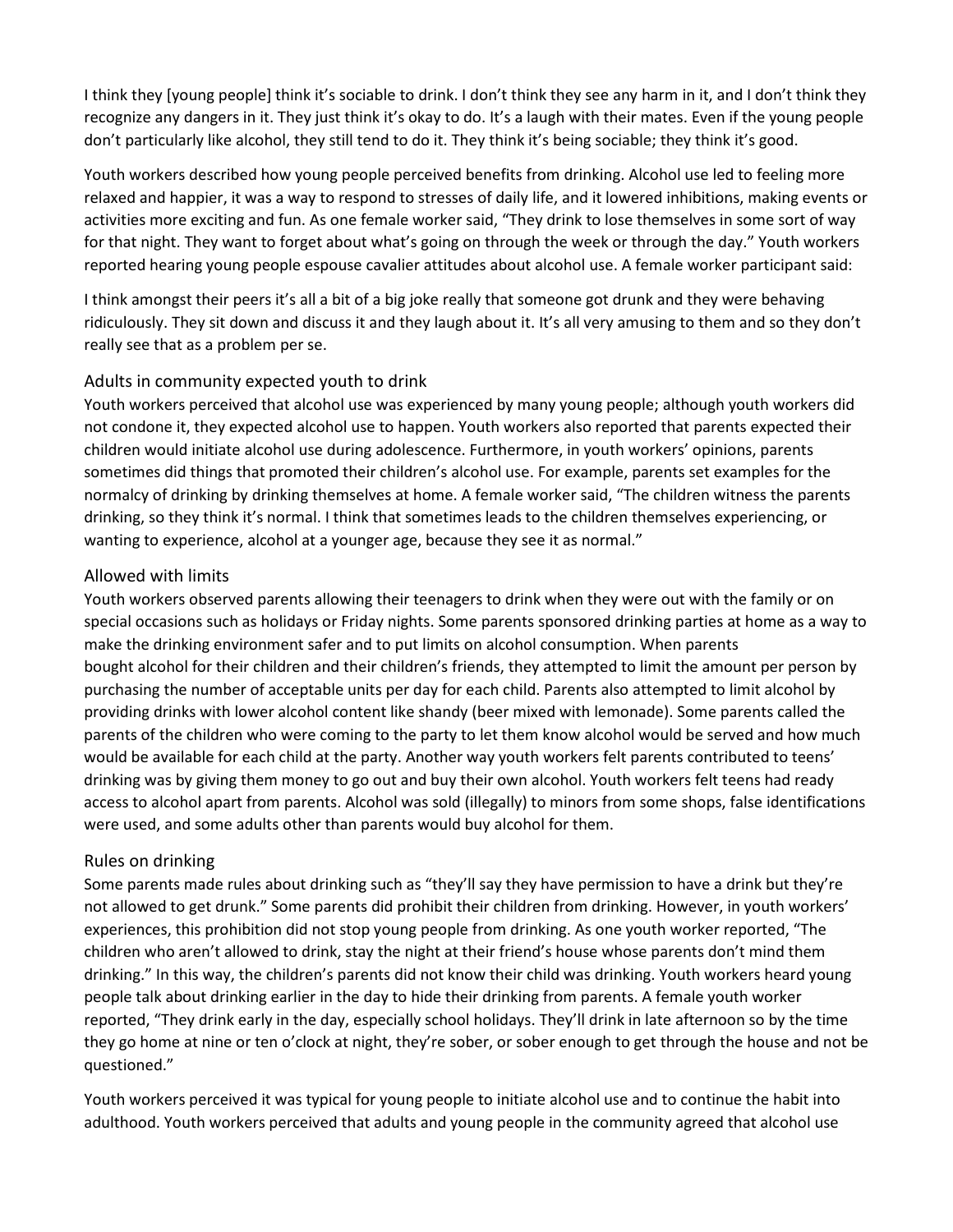among young people was an expected behavior. However, in the opinions of youth workers, teens believed drinking alcohol to get drunk was customary, compared with adults who believed having a drink was acceptable but who did not condone drunkenness for teenagers.

### Fostering Community in Youth Centers

The primary theme regarding how youth workers' perceptions informed their work was fostering community. Youth workers sought to foster a community within the youth centers by developing services and amenities to attract and engage young people and to cultivate a climate in which young people felt valued, liked, accepted, successful, and safe.

#### Alternative social setting

The youth centers were places for young people to socialize; be safe and protected; explore their identities; receive information, support, and guidance; and access specialty services such as sexual health clinics, education/school training programs, and counseling. Youth workers facilitated community development with their interpersonal skills and style and how they interacted with youth. One male youth worker said:

It's [the centers] much more intense than just being somewhere where they can come and play pool and table tennis. It's also having a group of adults that advocate for them and can steer them in the right direction without judging or patronizing them, more or less on the same level as the young people.

The community within the youth centers was viewed as beneficial and helpful in contrast to the youth-only communities outside youth centers, where alcohol involvement and other risk behaviors were supported and encouraged. Youth centers offered an alternative to social settings where alcohol was used such as pubs, nightclubs, and private places where young people gathered to drink. A youth worker explained, "The idea is to try to divert them from any risky or unsafe practices. So, we have a safe place in youth center for them to come." Centers were open on Friday nights specifically to offer an alternate place to gather on a traditional "party night."

#### Dilemma of access to safe place

To specifically protect young people, youth center policies prohibited alcohol and other drugs from being physically on the premises and from being used on premises. Young people who were under the influence of alcohol or drugs were prohibited from being on premises. However, youth workers informally evaluated the extent of the young person's drunkenness to determine whether the young person could come in to the youth center. One male youth worker explained:

There is a no-alcohol tolerance in the building. It's a judgment call a lot of the time because if the young person is the worst for alcohol then, of course, you couldn't let them in the center because it could be potentially a problem. If you can't sense that a person has been drinking alcohol, then I don't really perceive it as a problem, especially when you're trying to steer them away from alcohol.

Youth workers described the no-alcohol policy as resulting in young people avoiding drink before coming to the youth center but then drinking after coming to the youth center or on another night. The no-alcohol policy caused youth to avoid the youth centers when they were drinking as they feared that youth workers would ring up parents and notify them of that their child was drinking. Teens who were drinking or drunk were viewed as vulnerable to injury, assault, and engagement in antisocial behaviors. The workers perceived the youth centers as places where they could keep teens safe. The exclusion policy meant that teens who were potentially in danger could not access this safety.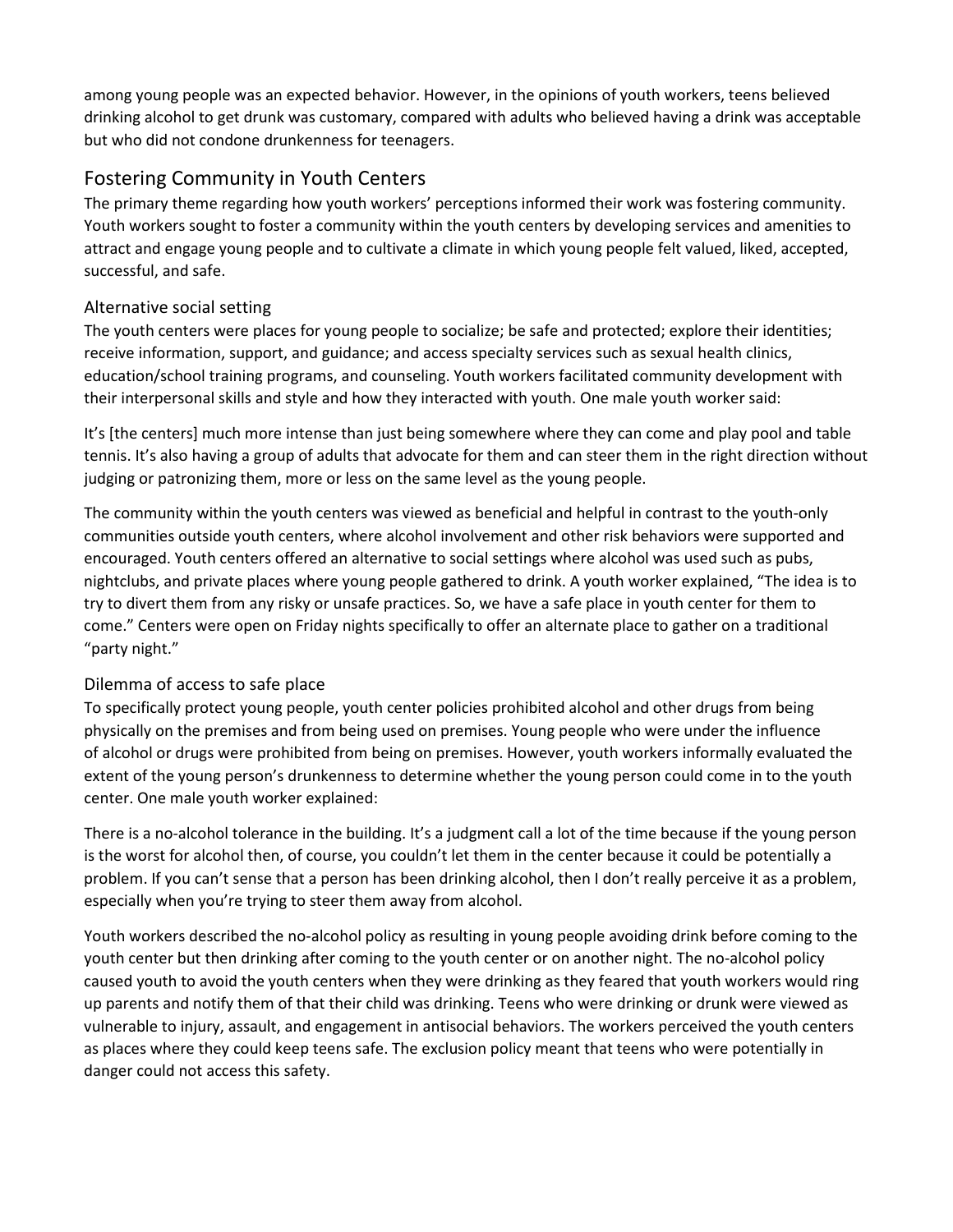#### Barriers for youth centers

The community situated within the youth center included youth workers and young people. Parents who had roles in youth drinking, both facilitating and discouraging, were not included. Nor were teens and young adults who did not attend the youth centers but who were influential in youth drinking. Several barriers to community development with youth centers were described by youth workers. These barriers limited the efficacy of the youth centers to decrease alcohol use or increase safer drinking behaviors among young people. Barriers included location of the centers (too far from home and hard to get to), not having bus fare or transportation, and feeling afraid or unwelcome to travel into unfamiliar communities. When young people became 14–16 years old, they often decreased attendance at the centers. As one male worker said, "When young people get to a certain age, a youth center is seen as a much younger activity. We compete with adult activities or adultperceived activities like clubbing and things like that. Youth clubs are not seen as cool to young people anymore."

#### Resistance to harm reduction

Youth workers were concerned about young people's alcohol behaviors, attitudes, and practices. However, they did not express confidence about changing the alcohol behaviors of young people. Rather than promote abstinence from alcohol, which they viewed as unrealistic, they sought to teach safety and risk reduction. Although they did teach risks and consequences of alcohol use (such as dependency, involvement in antisocial behaviors, injuries, sexual involvement, and sexual exploitation) and safer alcohol behaviors, this teaching did not yield changes in drinking attitudes or behaviors. In youth workers' opinions, young people's positive attitudes to alcohol use was a reason for their resistance to harm reduction education about alcohol. One female youth worker explained:

We've got the older ones coming in, they've already started drinking they've already seen their benefits. They've enjoyed aspects of it. Because you can't engage them as well if they'd done it—they may have had some experiences which have been quite positive for them and they don't think of the dangers then.

Although the youth workers believed the youth center communities successfully prevented risk behavior and supported youth development when young people were in the centers, they lamented the lack of influence outside the centers. They delivered education to reduce harm from alcohol use, although they felt young people either ignored the teaching or viewed it as irrelevant or, if they did value it, they still did not enact it.

# **DISCUSSION**

The results of this study depicted an exemplar case to highlight how youth work professionals perceived initiation and perpetuation of alcohol use and how those perceptions informed their work to promote health and wellness among young people. They described a hypothetical trajectory of alcohol involvement that can be understood as a potential pathway to alcohol involvement characterized by the theme "Alcohol is an Expected Part of Life." Youth workers perceived that the acceptance of alcohol use as a common practice influenced the initiation, promotion, and efforts to prevent alcohol use among young people. The theme "Fostering Community in Youth Centers" characterized how youth workers' perceptions informed their work with young people. Creating a sense of community within youth centers was a way to build relationships and engage with young people to encourage participation and youth center attendance as well as adoption of health-promoting behaviors.

One aim of this study was to explore how social and cultural processes supported the initiation of alcohol use among young people. Youth workers in this study described initiation of alcohol among young people at the age of 12 years in groups of peers. In a cohort study, alcohol initiation increased 13% (from 52% to 65%) between the ages of 11 and 12 years, and the likelihood of moving from sipping to light drinking doubled (Donovan & Molina,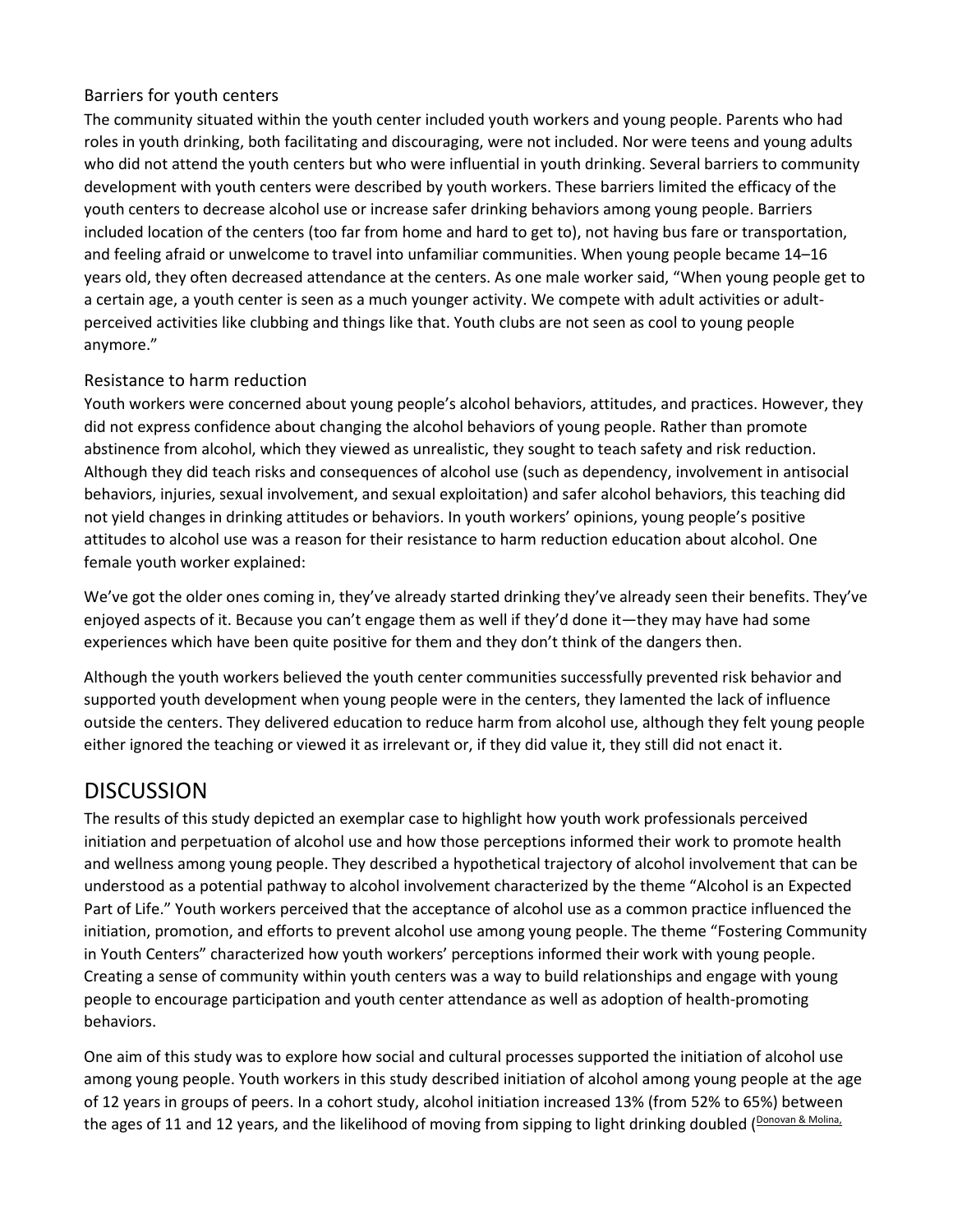$2013$ ). Youth workers identified a pattern that was not found in the literature, namely, early adolescents who begin their drinking careers at the levels of the older adolescents and young adults in their peer groups. They reported that being in mixed-age social groups made access to alcohol easy for younger teens. In addition, younger teens copied the risk behaviors of the older peers to fit in with the group. As reported in the literature, some children are introduced to alcohol at the ages of 11 and years under [\(Donovan & Molina, 2013;](https://journals.lww.com/jan/fulltext/2019/04000/Exploring_the_Trajectory_and_Prevention_of_Alcohol.5.aspx#R2-5) [Maggs et al., 2015\)](https://journals.lww.com/jan/fulltext/2019/04000/Exploring_the_Trajectory_and_Prevention_of_Alcohol.5.aspx#R6-5). Although the workers in this study reported that young people began drinking at the age of 12 years, it could be that they were initiated at home at younger ages, and rather than starting at the age of 12 years, they were transitioning to light or problem drinking by the time they were 12 years old. Understanding what is happening within families regarding initiation of alcohol use among children is important information, which is missing from this study.

In this study, easy access to alcohol and positive expectations for alcohol use contributed to alcohol use by young people. Young people's desires to be liked by their peers, to fit in, and to have fun were compelling positive expectations that encouraged initiation of alcohol use. The positive expectations existed at initiation; youth quickly adopted positive attitudes toward alcohol as they gained experience with alcohol use. Positive attitudes about alcohol include holding positive expectations for use and having low expectations that alcohol use will result in harm or negative consequences. Among a nationally representative sample of 10 to 11-year-olds in the United Kingdom, youth with positive attitudes about alcohol were more likely to have had an alcoholic drink, felt drunk, and consumed five or more drinks at a time ([Maggs et al., 2015\)](https://journals.lww.com/jan/fulltext/2019/04000/Exploring_the_Trajectory_and_Prevention_of_Alcohol.5.aspx#R6-5).

Alcohol use can be dangerous for young people [\(NIAAA, 2017\)](https://journals.lww.com/jan/fulltext/2019/04000/Exploring_the_Trajectory_and_Prevention_of_Alcohol.5.aspx#R7-5). Children and early adolescents have little life experiences, are new to independence, and have limited capability for abstract thought. They are less skilled at anticipating consequences, making choices, identifying alternatives, and evaluating the veracity and intentions of others. Their immature cognitive development, lack of experience, and desire to fit in make them vulnerable for involvement in risky behaviors and exploitation. Thus, interrupting the trajectory of alcohol involvement to prevent and/or reduce alcohol use among young people is vital.

The age of 8–11 years represents a window of opportunity for prevention. Typically, children under 11 years who hold negative expectations for alcohol use believe that alcohol use can be harmful [\(Maggs et al., 2015\)](https://journals.lww.com/jan/fulltext/2019/04000/Exploring_the_Trajectory_and_Prevention_of_Alcohol.5.aspx#R6-5). They are also less likely to have been introduced to alcohol. For children 11 years and younger, delaying alcohol initiation may be an effective way to prevent alcohol-related problems for young people. Delay of alcohol initiation may be achieved with interventions to advocate for children to abstain from alcohol, including sips from others' drinks; reduce positive expectations for alcohol use; and reinforce positive expectations for alcohol abstinence rather than increasing negative alcohol expectations (*Lones & Gordon, 2017*). There is a view that exposing young people to alcohol will help them learn to drink responsibly. However, researchers have identified an indirect relationship between age of initiation and occurrence of serious consequences of alcohol use such as tobacco, marijuana and other drug use, injuries, academic and employment issues, and criminal and violent involvement ([Maggs et al., 2015\)](https://journals.lww.com/jan/fulltext/2019/04000/Exploring_the_Trajectory_and_Prevention_of_Alcohol.5.aspx#R6-5). The evidence supports that early initiation does not teach children to drink responsibly. Encouraging abstinence from alcohol among children is a prudent means to prevent adverse outcomes of alcohol use.

In terms of harm reduction, ages 12–15 years represent a window of opportunity to deter the transition from sipping/light drinking into more problematic behaviors such as binge drinking, drunkenness, and alcohol problems [\(Maggs et al., 2015\)](https://journals.lww.com/jan/fulltext/2019/04000/Exploring_the_Trajectory_and_Prevention_of_Alcohol.5.aspx#R6-5). Not all young people will transition from light drinking to problem drinking; however, a substantial portion do. For example, in a U.S.-based cohort study, the prevalence of binge drinking, drunkenness, and alcohol problems doubled from 14% to 28% between ages 16 and 17.5 years (Donovan & Molina,  $\frac{2013}{2013}$ . It is optimal to help young people avoid adverse outcomes by reducing their alcohol use and ideally preventing problem drinking. In the current study, youth workers felt that, once youth were engaging in drinking with their peers, strategies to promote abstinence from alcohol would not work. They advocated for harm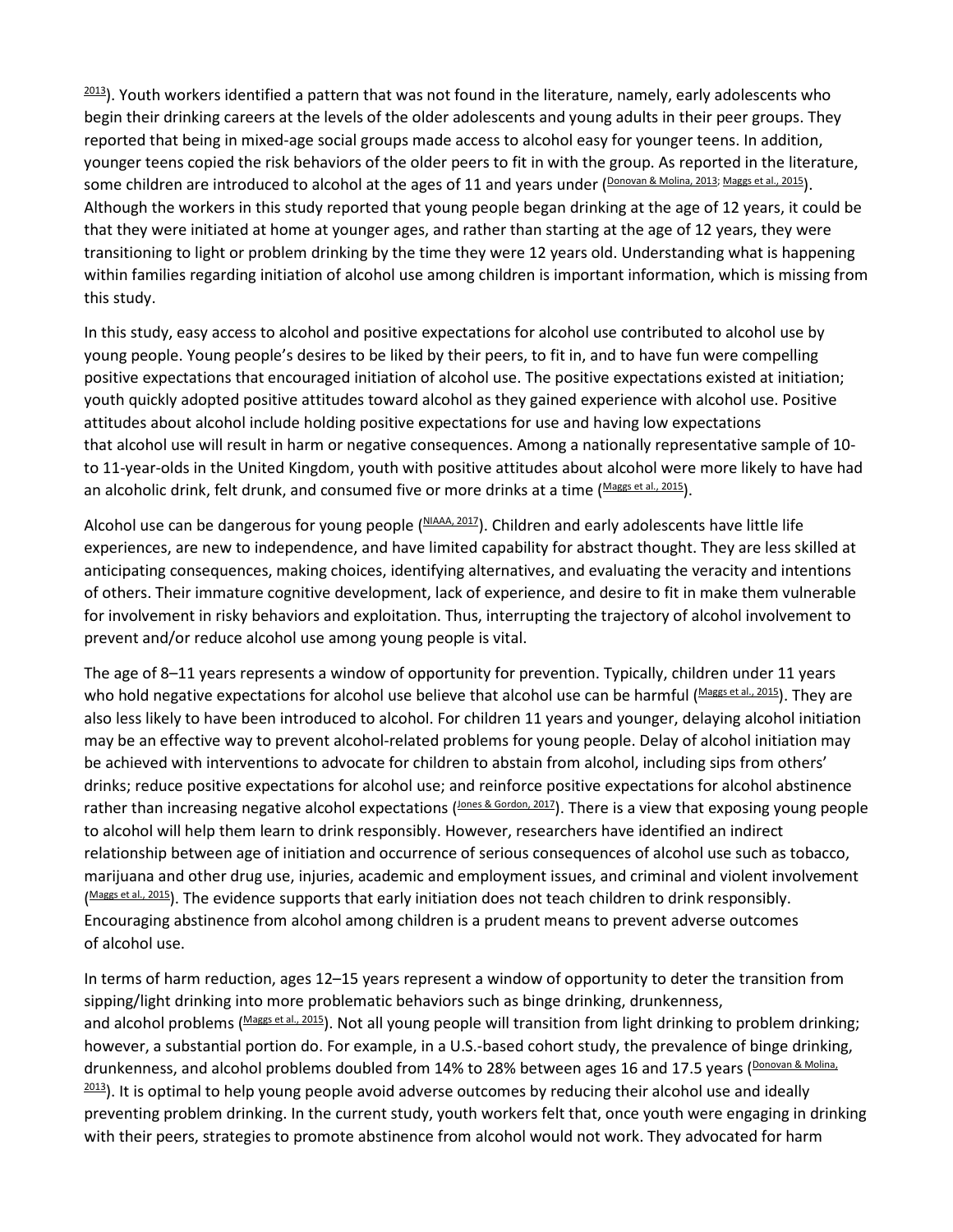reduction through education regarding safer use and risk reduction and facilitated community to support positive youth development in an alcohol-free setting. Harm reduction may be achieved with environmental interventions to limit access to alcohol such as by raising prices, maintaining a minimum legal drinking age, and zero-tolerance laws for driving after any amount of drinking for people under 21 years [\(NIAAA, 2017\)](https://journals.lww.com/jan/fulltext/2019/04000/Exploring_the_Trajectory_and_Prevention_of_Alcohol.5.aspx#R7-5). Prevention of problem drinking may also be supported with interventions to promote positive expectations for light/safe/limited alcohol use and to cultivate alcohol-limited or alcohol-free social settings in which young people can engage in fun, cool, meaningful activities and relationships with other young people. Key aspects of a comprehensive approach for effective alcohol harm reduction include policies and their enforcement, public awareness and education, action by community coalitions, and early brief alcohol intervention and referral programs [\(Harding et al., 2016\)](https://journals.lww.com/jan/fulltext/2019/04000/Exploring_the_Trajectory_and_Prevention_of_Alcohol.5.aspx#R4-5).

## Limitations

This study included a small sample of participants from one area of the United Kingdom. However, youth workers formally and informally interact and observe large numbers of young people. Thus, the participants in this study formed perceptions about alcohol use in this population based on their interactions and experiences with youth over their careers. The perceptions of young people and parents were missing from this report. Those perceptions are needed to further understand how social and cultural factors influence the trajectory of alcohol use.

# **CONCLUSION**

Alcohol use is common in most parts of the world. Alcohol has significant social, cultural, and ritual applications; it is an important economic commodity and is enjoyed by many people. Still, alcohol use can be problematic for young people and poses unique and potentially severe immediate and long-term consequences. In this study, the themes "Alcohol is an Expected Part of Life" and "Fostering Community within Youth Centers" characterized the experiences of this community as an exemplar from which others may understand the contexts that support and limit alcohol use among young people in their own communities. Practitioners may engage in a range of practices to help youth avoid excessive alcohol use and untoward consequences such as advocacy for alcohol abstinence, harm reduction education, provision of alcohol-free social settings, and environmental interventions.

# Acknowledgments

The authors acknowledge the contributions of Dr. Sharron Hinchliff.

# **REFERENCES**

- Braun V., & Clarke V. (2006). Using thematic analysis in psychology. *Qualitative Research in Psychology*, 32, 77– 101. doi:10.1191/1478088706qp063oa
- Donovan J. E., & Molina B. S. (2013). Types of alcohol use experience from childhood through adolescence. *Journal of Adolescent Health*, 53(4), 453–459. doi:10.1016/j.jadohealth.2013.03.024
- Eurostat. (2014). *Briefing 43: The poorest regions of the UK are the poorest in North West Europe*. Retrieved from [http://inequalitybriefing.org/brief/briefing-43-the-poorest-regions-of-the-uk-are-the-poorest-in](http://inequalitybriefing.org/brief/briefing-43-the-poorest-regions-of-the-uk-are-the-poorest-in-northern-)[northern-](http://inequalitybriefing.org/brief/briefing-43-the-poorest-regions-of-the-uk-are-the-poorest-in-northern-)
- Harding F. M., Hingson R. W., Klitzner M., Mosher J. F., Brown J., Vincent R. M., … Cannon C. L. (2016). Underage drinking: A review of trends and prevention strategies. *American Journal of Preventive Medicine*, 51(4, Suppl. 2), S148–S157. <https://doi.org/10.1016/j.amepre.2016.05.020>
- Jones S. C., & Gordon C. S. (2017). A systematic review of children's alcohol-related knowledge, attitudes and expectancies. *Preventive Medicine*, 105, 19–31. <http://dx.doi.org/10.1016/j.ypmed.2017.08.005>